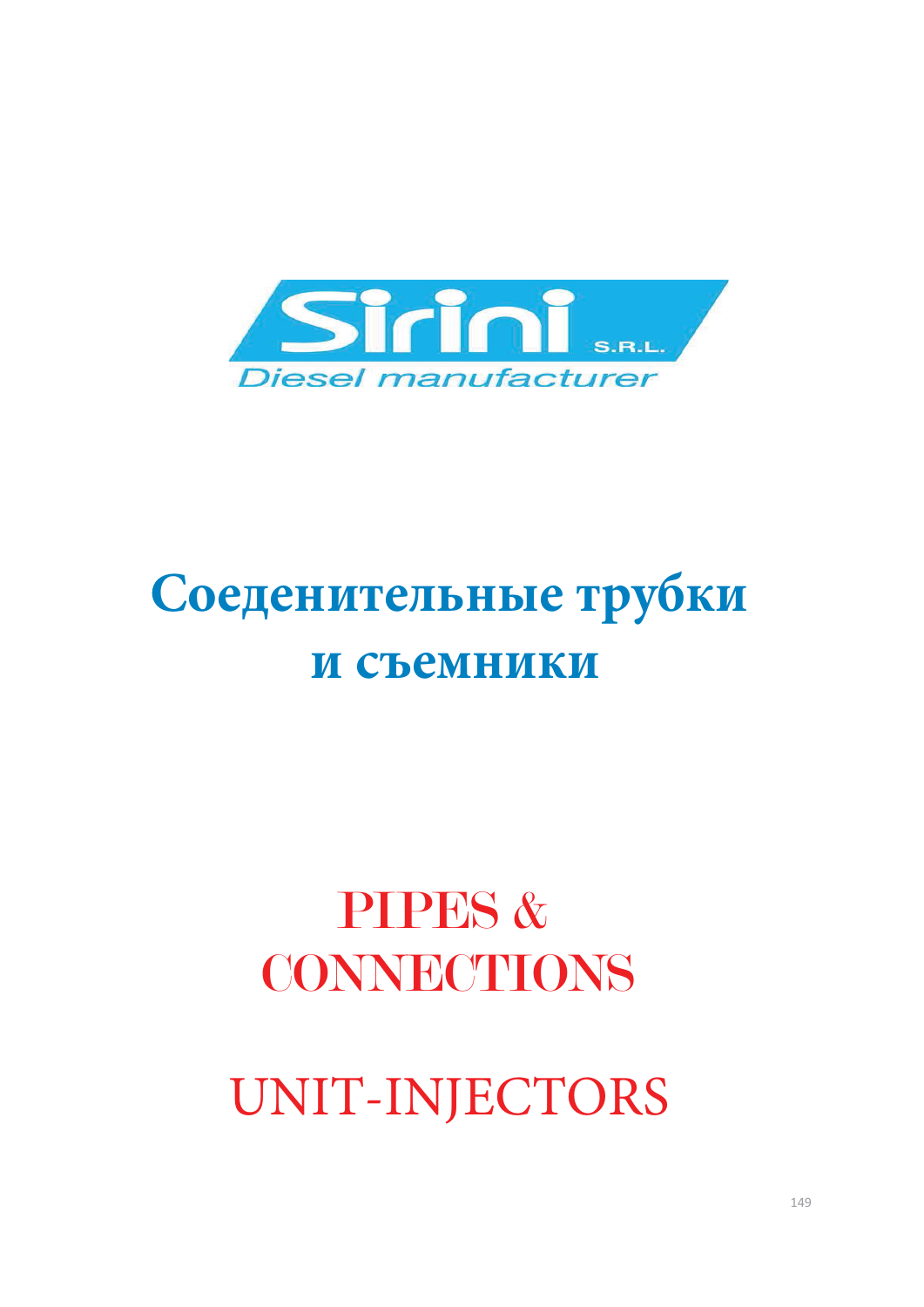### HIGH PRESSURE FLEXIBLE PIPES



| Code Sirini | Bosch code    | Dimension         | Nut   | Description                   |
|-------------|---------------|-------------------|-------|-------------------------------|
| AAT005-00   |               | 6X2X300MM         | 14X14 | High pressure Flexible        |
| AAT006-00   |               | 6X2X300MM         | 14X12 | <b>High pressure Flexible</b> |
| AAT007-00   |               | 6X2X300MM         | 12X12 | <b>High pressure Flexible</b> |
| AAT000-FX   | 1.680.750.000 | 6X2X400MM         | 14X14 | <b>High pressure Flexible</b> |
| AAT001-FX   | 1.680.750.001 | 6X2X400MM         | 12X14 | High pressure Flexible        |
| AAT011-FX   |               | 6X2X400MM         | 12X12 | <b>High pressure Flexible</b> |
| AAT073-FX   | 1.680.750.073 | 6X2X450MM         | 12X14 | <b>High pressure Flexible</b> |
| AAT450-FX   |               | 6X2X450MM         | 14X14 | <b>High pressure Flexible</b> |
| AAT020-FX   | 1.680.750.020 | 6X2X500MM         | 12X14 | <b>High pressure Flexible</b> |
| AAT021-FX   | 1.680.750.021 | 6X2X500MM         | 14X14 | <b>High pressure Flexible</b> |
| AAT008-FX   | 1.680.750.008 | 6X2X600MM         | 14X14 | <b>High pressure Flexible</b> |
| AAT010-FX   | 1.680.750.010 | 6X2X600MM         | 12X12 | <b>High pressure Flexible</b> |
| AAT014-FX   | 1.680.750.014 | 6X2X600MM         | 12X14 | <b>High pressure Flexible</b> |
| AAT700-FX   |               | 6X2X700MM         | 12X14 | <b>High pressure Flexible</b> |
| AAT701-FX   |               | 6X2X700MM         | 14X14 | High pressure Flexible        |
| AAT702-FX   |               | 6X2X700MM         | 12X12 | High pressure Flexible        |
| AAT017-FX   | 1.680.750.017 | 6X2X840MM         | 12X14 | High pressure Flexible        |
| AAT028-FX   | 1.680.750.028 | 6X2X840MM         | 14X14 | <b>High pressure Flexible</b> |
|             |               |                   |       |                               |
| AAT085-FX   | 1.680.750.085 | 6X2.2X350MM 12X14 |       | High pressure Flexible        |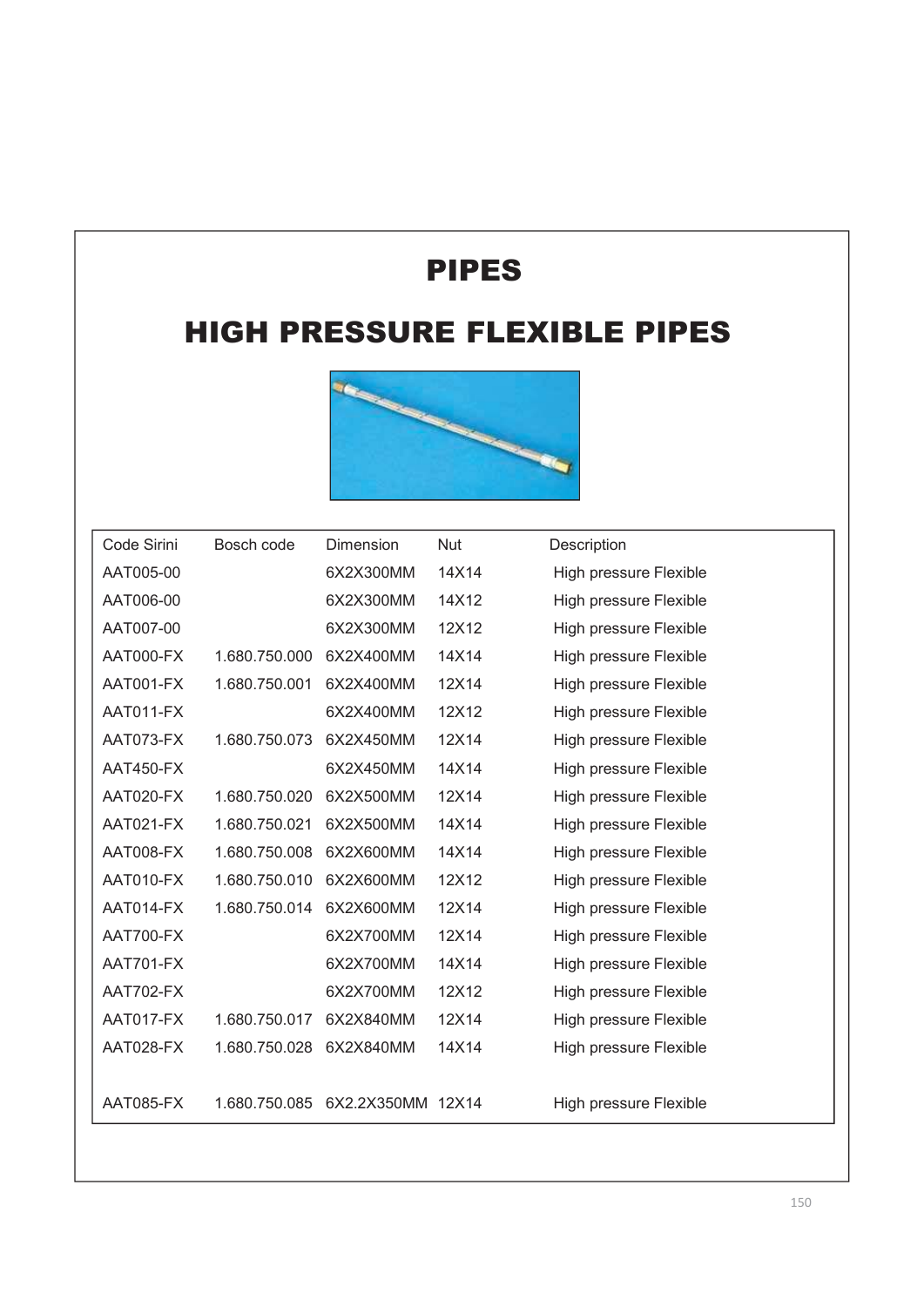# **HIGH PRESSURE PIPES X PUMP VP** Code Sirini Bosch code Old Bosch code Dimension Nut Description AAT100-BH 1.680.750.100 1.680.750.091 6X2.2X350MM 12X14 High pressure RIGIDO AAT101-BH 1.680.750.101 1.680.750.092 6X2.2X450MM 14X14 High pressure RIGIDO AAT102-BH 1.680.750.102 1.680.750.093 6X2X845MM 14X14 High pressure Flexible AAT103-BH 1.680.750.103 1.680.750.096 6X2X450MM 12X14 High pressure Flexible Attention: these pipes are sold individually and are compatible with the original ones BOSCH PIPES FOR TEST BENCH EPS 815 Code Sirini Bosch code Dimension Nut Description AAT227-FX 1.680.712.227 6X2X1000MM 14X12 with shaped connection high press. flex AAT229-FX 1.680.712.229 6X2X1000MM 14X12 high pressure flexible **AAT227-FX PIPES**



AAT105-BH – 1.680.750.105 High pressure

AAT815-00 1.680.712.230 6X2X1000MM 14X14 high pressure flexible BLU



AAT110-BH – 1.680.750.110 High pressure



AAT120-BH – 1.680.750.120 High pressure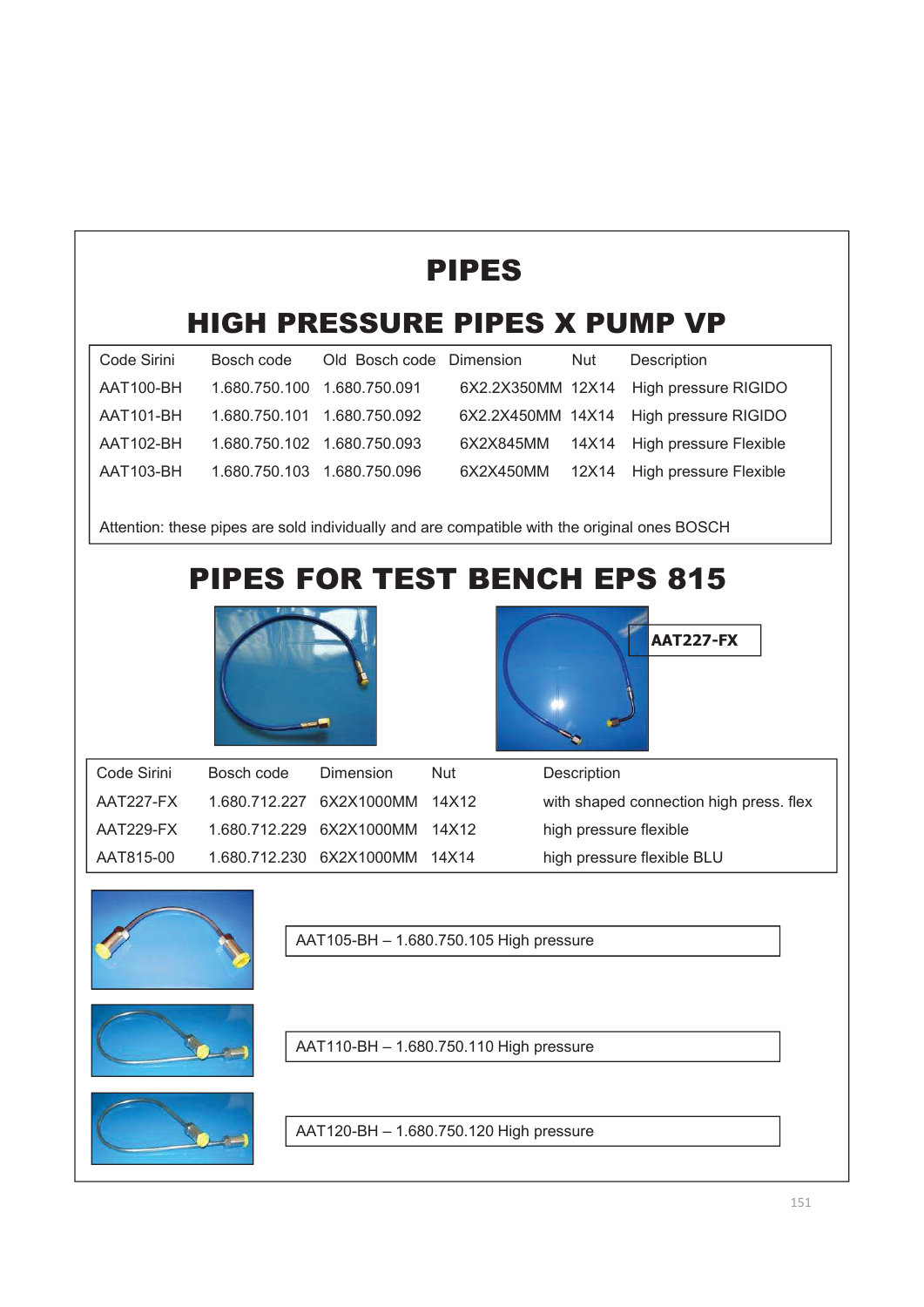### PIPES FOR TEST BENCH AVM



AAT200-AVM – COUPLE OF SHAPED PIPES X AVM DELPHI

Similar: AHP5009 – AHP5010

### **SPECIAL PIPES**

AAT099-00 –ROOSA MASTER PIPE

Shaped pipe for testing the calibration of Roosa Master injector



# **CONNECTION FOR TEST BENCH PIPES**



AAZ010-30 – CONNECTION 14F X 12M

AAZ010-31 – CONNECTION 12F X 14M

### AAZ010-35 – CONNECTION 16F X 14M



AAZ010-36 – CONNECTION 16F X 14F

To connect Bosch Piezo injector to test bench pipes Special for EPS708

Adaptable to pipes 1.680.750.122 and 1.680.750.121

AAZ034-CP4 – CONNECTION FOR HIGH PRESSURE JOINT ON CP4 PUMP

To use with pipes with connection of 14mm

We suggest ot buy nr. 2 pieces.

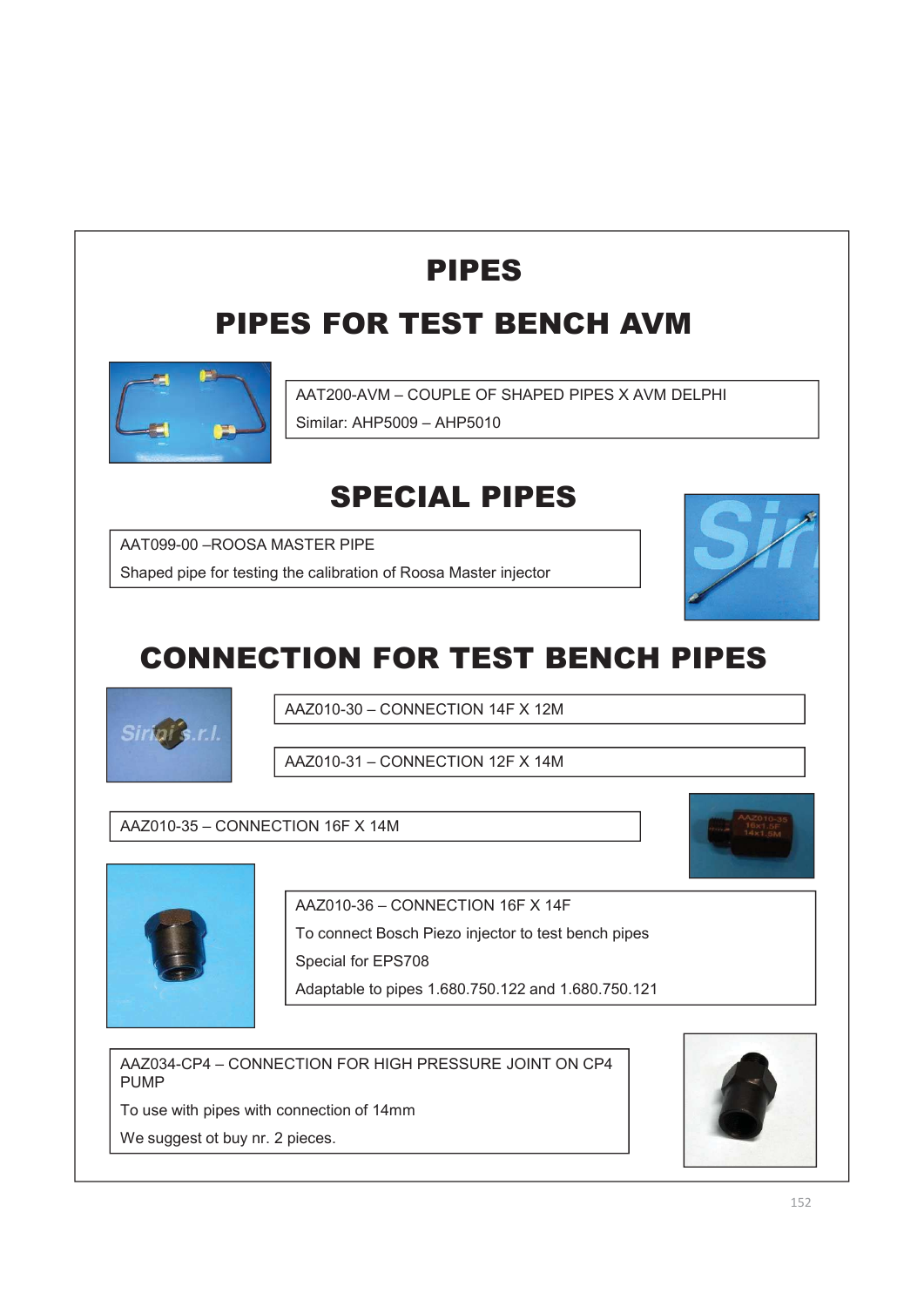### RIGID PIPES FOR TEST BENCH

| <b>Sirini Code</b>   | <b>Codes</b>                                             | <b>Measures</b>          | Nut in<br>mm         | Test pressure line for                                                                                                                                                           |
|----------------------|----------------------------------------------------------|--------------------------|----------------------|----------------------------------------------------------------------------------------------------------------------------------------------------------------------------------|
| Codice Sirini Codici |                                                          | <b>Misure</b>            | <b>Dado in</b><br>mm | Tubi banchi prova per                                                                                                                                                            |
| <b>AAT001-CR</b>     |                                                          | 6X2.4X155                | 14X14                | Common rail nozzleholders                                                                                                                                                        |
| AAT002-CR            |                                                          | 6X2.4X155                | 12X14                | Common rail nozzleholders                                                                                                                                                        |
| <b>AAT003-CR</b>     |                                                          | 6X2.4X155                | 12X12                | Common rail nozzleholders                                                                                                                                                        |
| <b>AAT008-00</b>     | 1.680.750.008                                            | 6 X 2 X 600              | 14 X 14              | A, MW pumps                                                                                                                                                                      |
| <b>AAT014-00</b>     | 1.680.750.014                                            | $6 \times 2 \times 600$  | 12 X 14              | K, A, M, MW pumps                                                                                                                                                                |
| <b>AAT015-00</b>     | 1.680.750.015                                            | 6 X 3 X 600              | $14 \times 14$       | A, B, P (fino a pompante.),<br>S7000<br>su<br>Scania<br>(con<br>portainiettore 019)<br>A, B, P (up to 11mm. of<br>pumping group), S7000 on<br>Scania (with nozzle holder<br>019) |
| <b>AAT017-00</b>     | 1.680.750.017                                            | 6 X 2 X 840              | 12 X 14              | VA, VM, VE, F, NP, VE pumps                                                                                                                                                      |
| <b>AAT021-00</b>     | 1.680.750.021                                            | $6 \times 2 \times 500$  | $14 \times 14$       | CAV, SIMMS, GR.B pumps                                                                                                                                                           |
| AAT028-00            | 1.680.750.028                                            | 6 X 2 X 840              | 14 X 14              | VA, VE pumps                                                                                                                                                                     |
| <b>AAT060-00</b>     | 1.680.750.060                                            | 8 X 2 X 1000             | $14 \times 18$       | 12mm. P pumps                                                                                                                                                                    |
| <b>AAT069-00</b>     | 1.680.750.069                                            | 8 X 4 X 1500             | 18 X 18              | PEV, ZWM pumps                                                                                                                                                                   |
| <b>AAT073-00</b>     | 1.680.750.073                                            | 6 X 2 X 450              | $12 \times 14$       | VE, BMW pumps                                                                                                                                                                    |
| <b>AAT074-00</b>     | 1.680.750.074                                            | 8 X 3 X 1000             | $14 \times 16$       | Pomp P 12mm. con piastrina<br>foro calibrato<br>. P pumps with orefice plate<br>with calibrated hole                                                                             |
| <b>AAT075-00</b>     | 1.680.750.075<br>sostituisce<br>replace<br>1.680.750.067 | $8 \times 3 \times 1000$ | $14 \times 14$       | P, S7100, S7800 pumps                                                                                                                                                            |
| <b>AAT085-00</b>     | 1.680.750.085                                            | 6 X 1.6 X 350            | $12 \times 14$       | Pompa<br>VE<br>iniettore<br>con<br>diretto e rapido<br>VE pumps with high-speed<br>direct injection engine                                                                       |
| <b>AAT089-00</b>     | 1.680.750.089                                            | 8 X 3 X 600              | 14 X 14              | A, P, MW pumps                                                                                                                                                                   |
| AAT114-00            | <b>AHP114</b>                                            | 6 X 2.5 X 330            | 12 X 12              | Epic PSA pumps                                                                                                                                                                   |
| <b>AAT126-00</b>     | <b>AHP126</b>                                            | 6 X 1.6 X 365            | 12 X 12              | Epic Ford pumps                                                                                                                                                                  |
| <b>AAT133-00</b>     | <b>AHP133</b>                                            | 6 X 1.8 X 450            | 12 X 14              | DP200 pumps                                                                                                                                                                      |
| <b>AAT134-00</b>     | <b>AHP134</b>                                            | 6 X 1.5 X 710            | 12 X 14              | DP200 pumps                                                                                                                                                                      |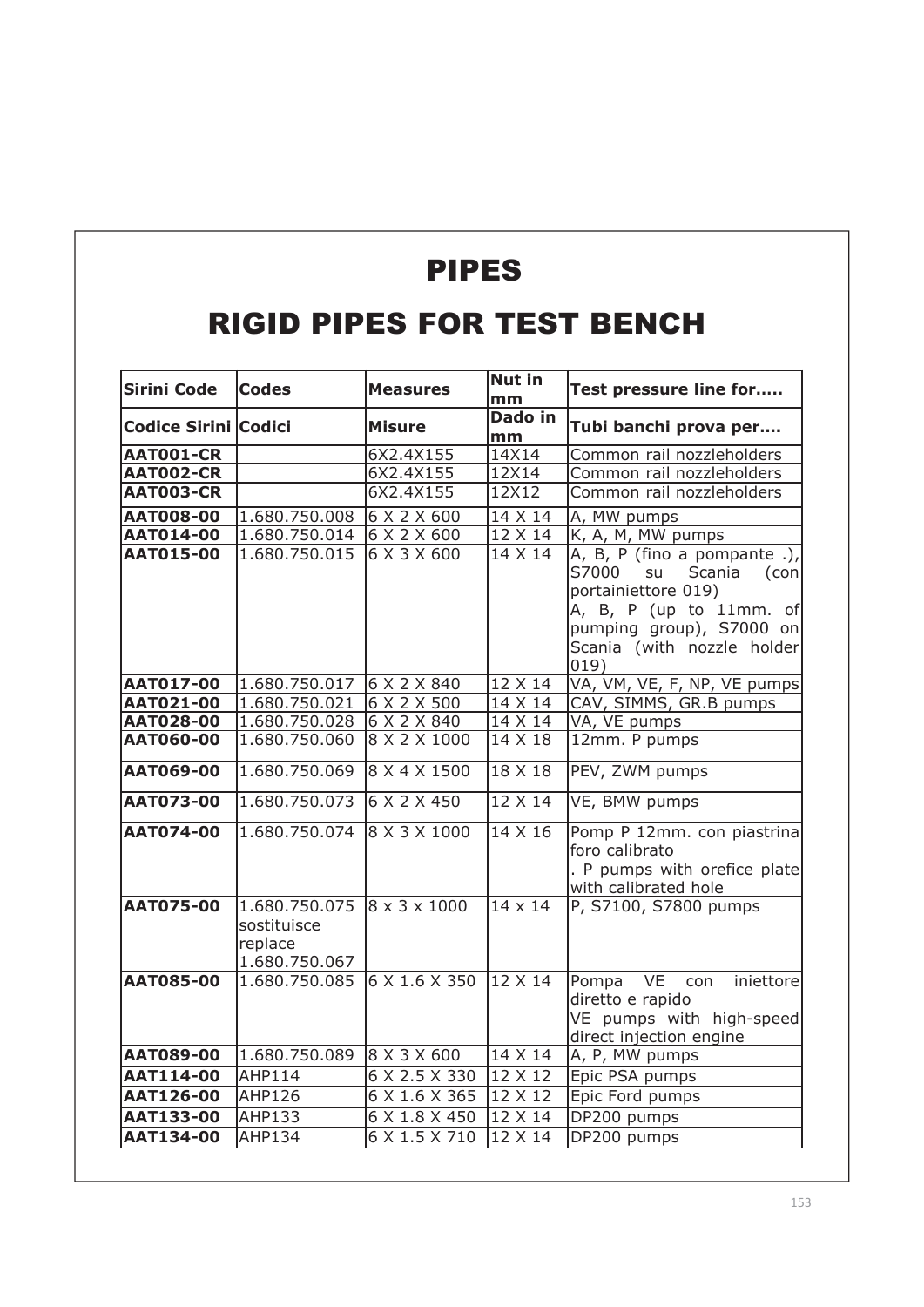### **RILSAN PIPES**



AAT099-CR – RILSAN PIPE

To connect common rail injectors to the test bench

Lenght: 2 mt

AAT099-CR2 – DOUBLE RILSAN PIPE To connect common rail injectors to the test bench Pipe composed of nr. 2 pipes, one red and one black Lemght:1,30 mt





AAT099-CR8 – MULTI-RILASAN PIPE To connect common rail injectors to the test bench Tubo composed of nr. 8 pipes of different colors Lenght: 1,50 mt

*We can built pipes of each kind of dimension, rigid and flexible; useful to work up at low and high bar (up to 2500/3000 bar).*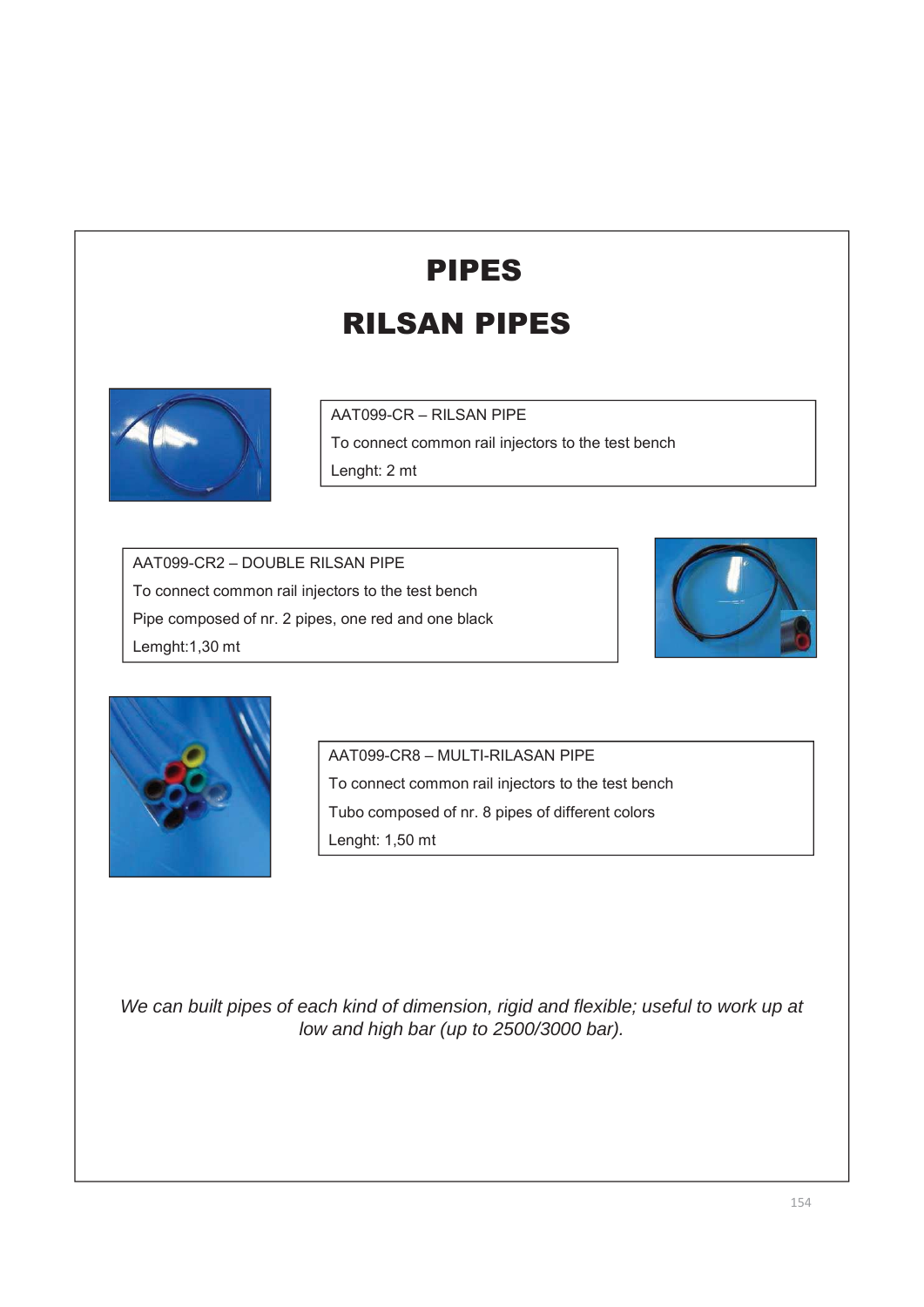### Wrenches and tools for Volkswagen



**AE0247-494 Puller for unit injector VW 2°generatio n**

Puller from the engine.

For unit injector VW 2°serie – Bosch – Siemens

Similar: 0.986.611.494

To be used with our sliding hammer code AE0226-00



**AE0226-00 – Sliding hammer Length: 340 mm**



**AE0247-03 Sliding hammer** Sliding hammer for unit-injectors Volkswagen. Similar: 0.986.612.750



**AZ0128-31 Timing tool for Volkswagen – Seat 1.2-3 cylinders** It is composed with: 1)Tool for blocking the driveshaft 2)Blocking pin for cam-shaft



### **AC0492-00 Bush wrench 1000 teeth VW Lupo**

To mount and dismount the bracket of unit-inector UIS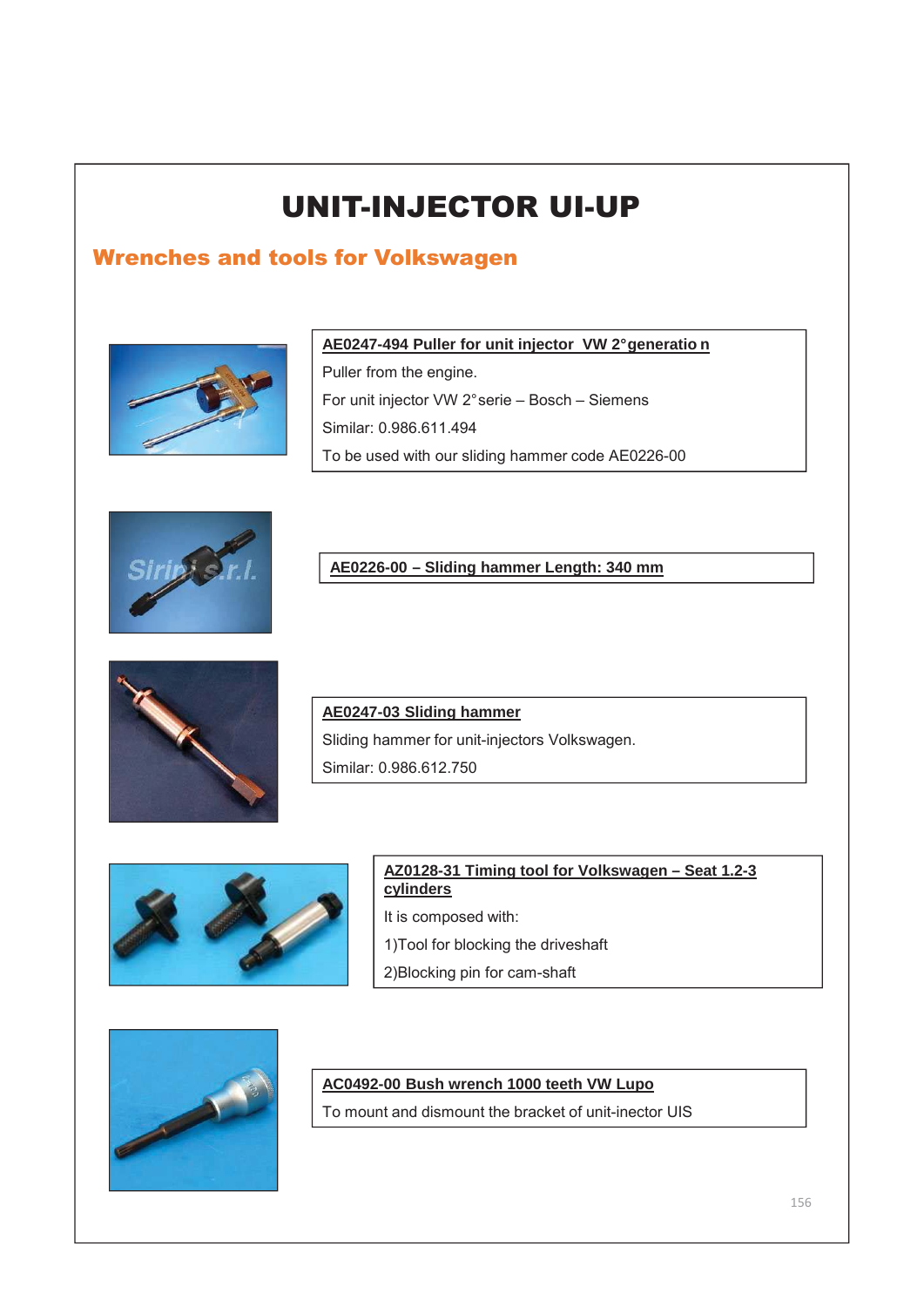





#### **AC0502-00 Dismounting wrench for solenoid Hes. 37mm**

Poligonal wrench to dismount unit-injector VW and Audi A6 solenoid. Unit-injector code:

0.414.720.029

0.414.720.215

### **AC0504-00 Dismounting wrench for solenoid 12 sides**

Wrench to dismout the solenoid of unit-injector VW and Audi A6 with 12 teeth.

Unit-injector code:

0.414.720.404

### **AC0503-00 Dismouting wrench for nut** Wrench to dismout the nut of unit-injector VW and Audi A6 with 18 teeth. Unit-injector code:

0.414.720.404



#### **AC0506-20 Dismount wrench for nut**

Octagonal wrench to dismount the nut of Volkswagen unit-injector.

Wrench dimension: octagonal 20 mm



#### **AC0512-00 Wrench to dismount ring-nut of UI-P VW SIEMENS - PIEZO**

Wrench dimension: Hexagonal 29mm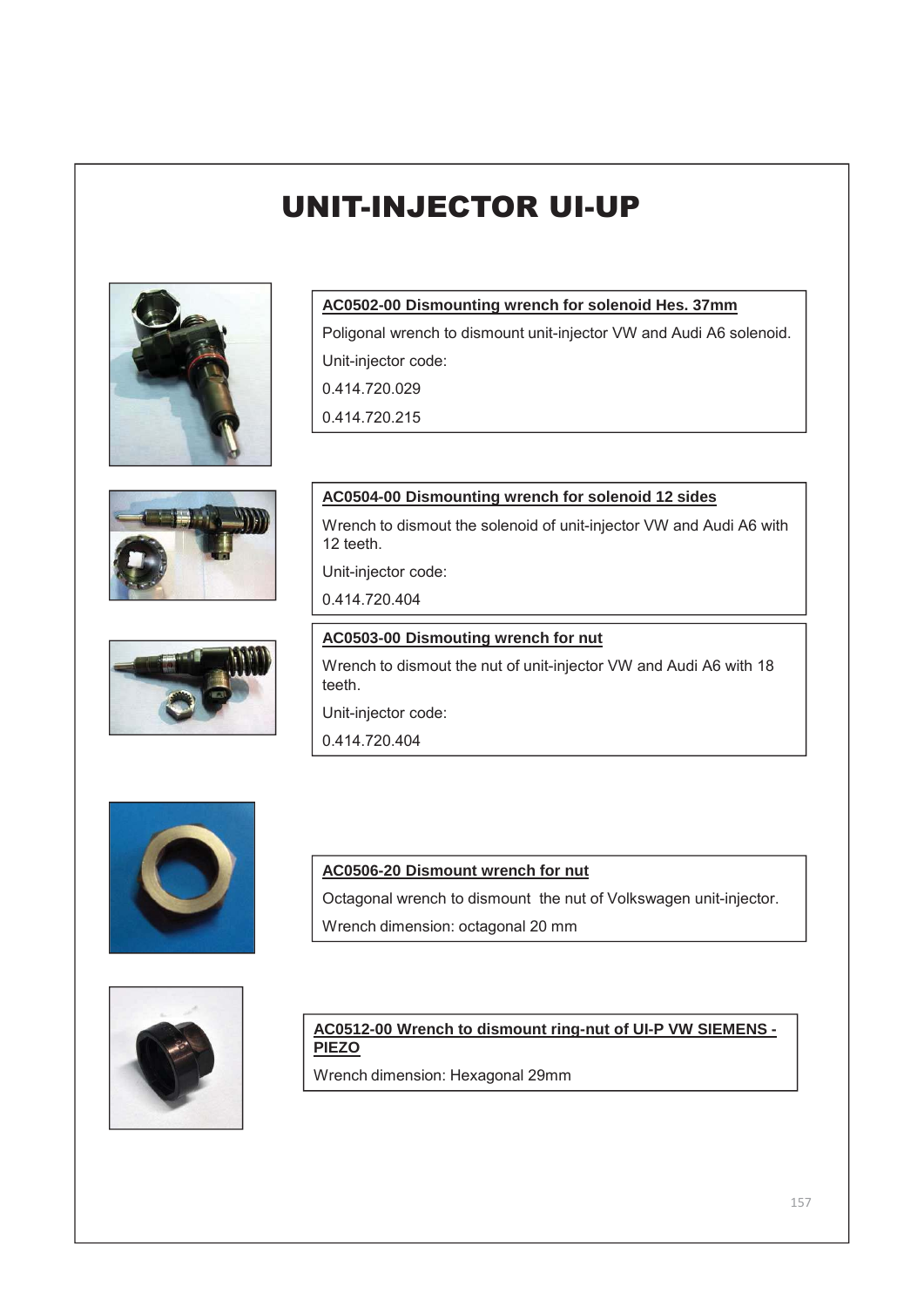

**AC0513-00 Wrench to dismount ring-nut of UI-P VW SIEMENS - PIEZO**

Wrench dimension: Octagonal 30mm



**AC514-00 Wrench to dismount solenoid of UI-P SIEMENS VW PIEZO**

Wrench dimension: 25 mm 12 sides.



**AC515-00 Wrench to dismount nut of UI-P SIEMENS VW PIEZO** Wrench dimension: octagonal 17mm

**AC0600-KIT Kit of wreches:**

AC0513-00

AC0514-00

AC0515-00

The wrench are sold also individually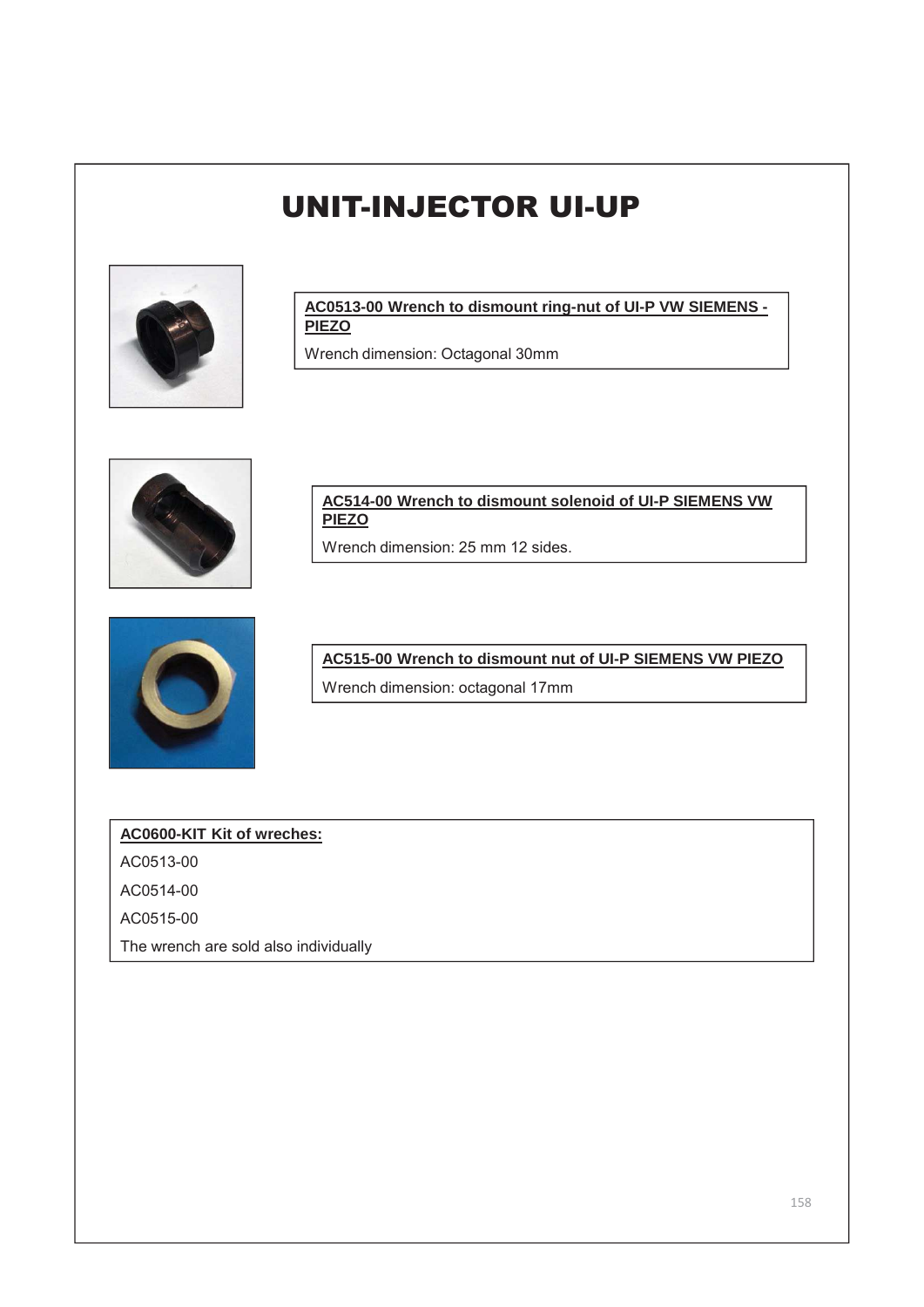### Wrenches for Bosch - Iveco



#### **AC0495-00 Wrench for Solenoid Bosch - Iveco**

Octagonal wrench to dismount solenoid of unit-injector Bosch-Iveco (38mm).

Similar: 0.986.613.239



#### **AZ0501-CR32 Wrench to dismount the nut of Iveco Cursor**

Open hexagonal wrench with dynamometric connection ½" to dismount the nut of unit-injector Iveco Cursor

Wrench dimension: diam. 32mm



#### **AZ0128-50 Tool for timing adjustment of phonic disc on camshaft - IVECO CURSOR**

Pins for timing on phonic wheel /PMS on IVECO CURSO 8/10/13

Similar: Iveco 99360612 - 99360613

They areINDISPENSABLE for timing

### **Wrench for Cummins**



#### **AC0517-00 Wrench to dismount the nut of CUMMINS**

Wrench to dismount the nut of unit-injector CUMMINS Nut code: 3652541 – PXDR0796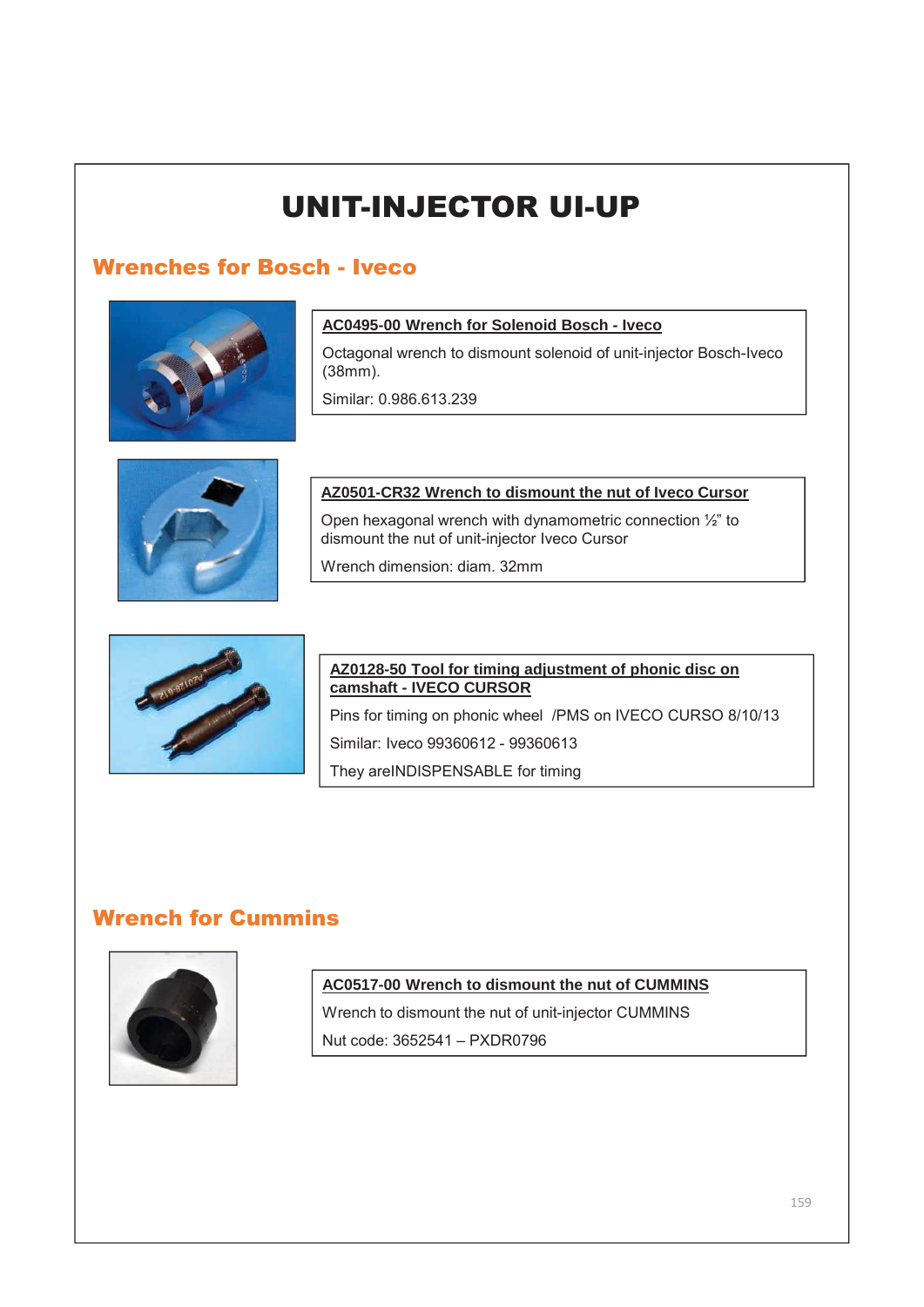### **Wrenches for Volvo**



#### **AC0507-00 Wrench to dismount solenoid of Volvo**

Thooted wrench to dismount solenoid of Volvo (36mm)



#### **AC0496-00 Wrech to dismount the nut Volvo-Delphi**

Wrench to dismount the nut of Volvo Delphi 500HP

Diam: 39mm

It can be used also as a mask to open the nut of unit-injector Volvo with diam. 39mm without conjunction holes.



#### **AB0130-00 Clamp to dismount unit injector**

Clamp to open the nut of unit injector Volvo-Delphi To open the nut without hexagon or holes To be used on a vice



#### **AC0550-00 Wrench to open unit injector**

Wrench to open the nut of unit injector **Volvo-Delphi-Rover** To open the nut without hexagon or holes It can be used on vice AZ0313-CR to avoid breaking the pins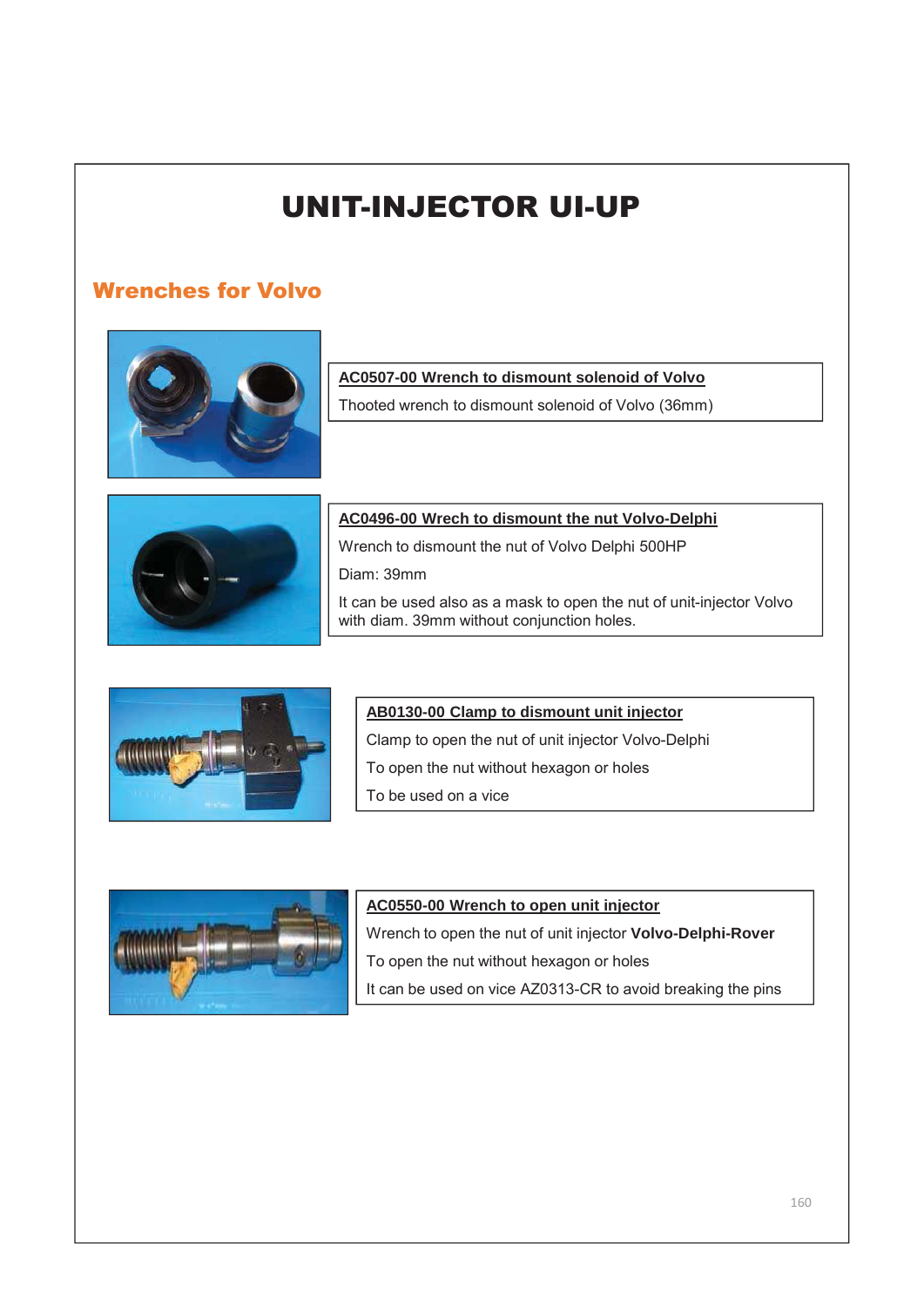### **Wrench for Rover**



### **AC0494-00 Wrench to dismount the nut Rover**

Wrench with 4 pins to dismount the nut of unit-injector Rover

### Caterpillar



|                  |               | AZ0090-00 Kit for calibration unit injector Caterpillar type 127 |  |  |
|------------------|---------------|------------------------------------------------------------------|--|--|
| <b>Type 127</b>  | 8216          |                                                                  |  |  |
|                  | 8218          |                                                                  |  |  |
|                  | 8222          |                                                                  |  |  |
|                  | $\ldots$ 8225 |                                                                  |  |  |
| Engine 3114-3116 |               |                                                                  |  |  |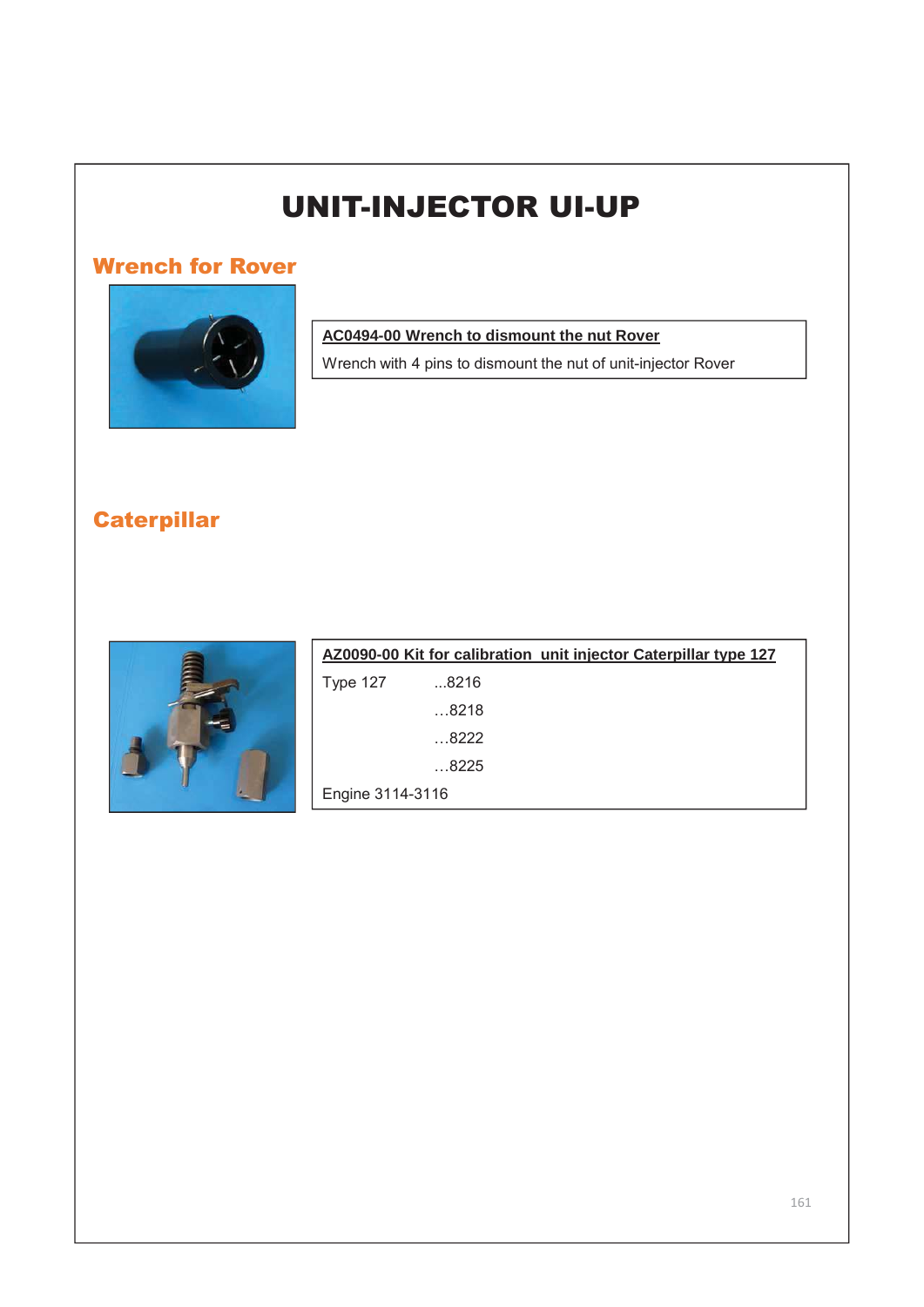### **Dismounting plates**



#### **AB0127-00 Unit-injector plate**

Unit-injector plate to dismount unit-injector.

To be used with our swivel vice (AZ0134-00 – swivel vice for rotative pumps)

Wrench dimensions: 28.2mm; 32.5mm; 39.5mm

Similar: 0.986.613.237



#### **AZ0134-00 Swivel vice for rotative pumps**

Base vice to fix our unit-injector plate AB0127-00



#### **AB0128-00 Plate to fix unit injectors (ACTROS –ATEGO)**

Similar: 0.986.613.000 To be used with swivel vice (AZ0134-00 or on AA2919-00 with AA2963-00)



### **AA2963-00 Plate for swivel vice**  Similar: KDEP 2963 – 0.986.611.358



**AA2919-00**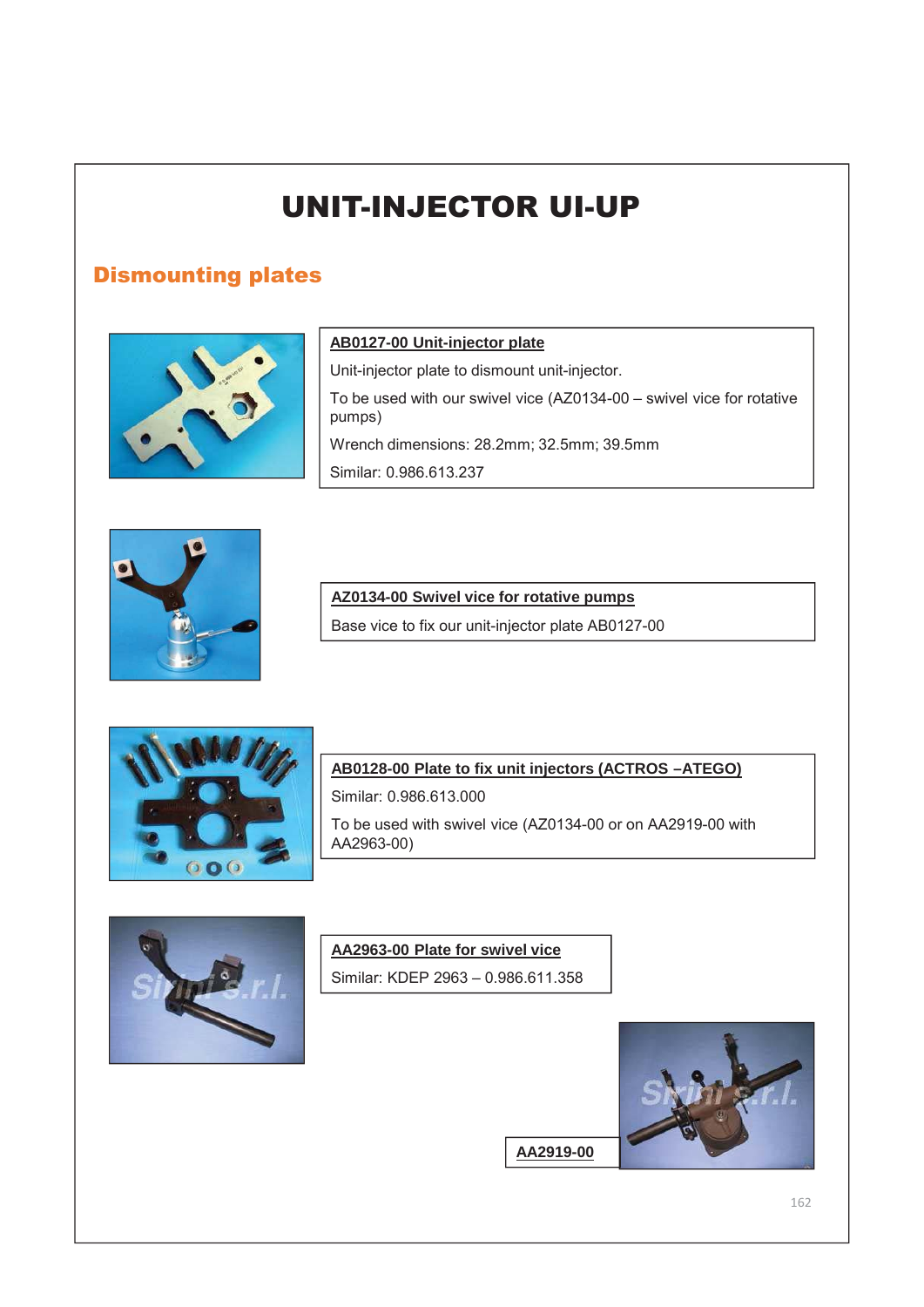### Unit-injector disassembly



**AZ0313-CR – Tool to dismount and mount common rail nozzleholders and unit-injectors.**

Similar: 0.986.613.400 and 0.986.613.500





Similar: 0.986.612.997

### **AZ0313-CR500 – Plate to trasform the tool original Bosch 0.986.613.400 in common rail**

Similar: 0.986.613.500

These plates, AZ0313-CR500, are included in our tool AZ0313-CR. The code AZ0313-CR500 is sold also individually.

#### **AZ0313CRKIT– Kit 3 plates unit injector**

Measure: from 0 to 2500 kg (25000 Newton)

The kit is composed with:

AZ0313-CR04 - For Truck

AZ0313-CR428 – Similar: 0.986.913.428 – VW 1°-2°Serie

**AZ0313-CELL – Force pick up with digital force indicator**

AZ0313-CR429 – Similar: 0.986.613.429 – VW 3°Serie

The plates are sold also individually





### **AZ0313-DISC – Kit 3 graduated discs**

Kit of 3 graduated discs with 3 different diameters

Degree: from 0 to 180

These discs, AZ0313-DISC, are included in our tool AZ0313-CR. The code AZ0313-DISC is sold also individually.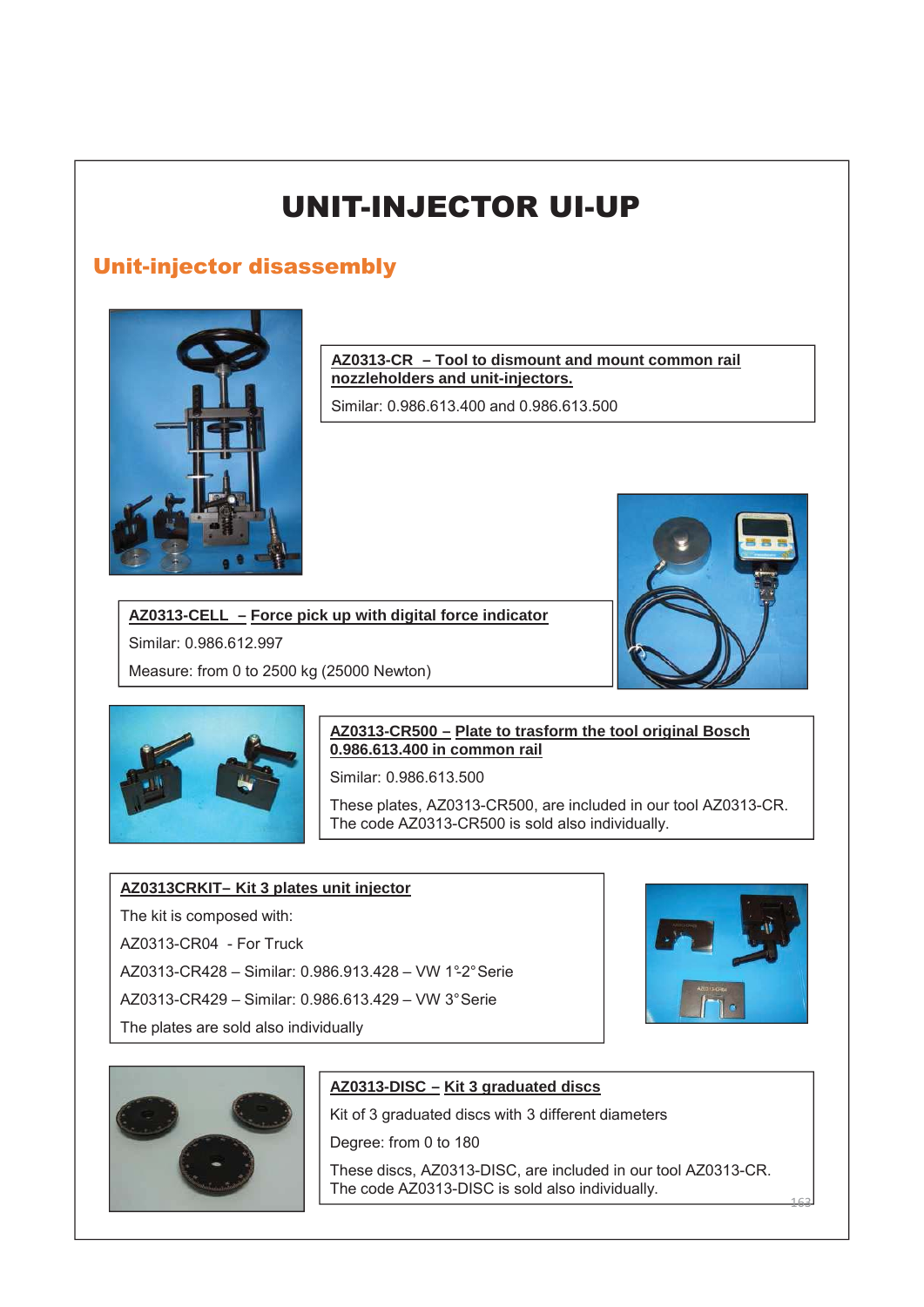

#### **AZ0313-CR01 – Pulverizer fixining bush 7 mm.**

To fix the tip of the pulverizer of common rail injectors and unitinjector VW of 7 mm.

The code, AZ0313-CR01, is included in our tool AZ0313-CR. The code AZ0313-CR01 is sold also individually.

#### **AZ0313-CR417 – Pulverizer fixing bush7 mm with step.**

To fix the tip of the pulverizer of unit-injector VW of 7 mm with step.

Similar: 0.986.613.417

The code, AZ0313-CR4171, is included in our tool AZ0313-CR. The code AZ0313-CR417 is sold also individually.





#### **AZ0313-CR02 – Pulverizer fixing bush 9 mm.**

To fix the tip of the pulverizer of common rail injectors and unitinjectors VW of 9 mm.

The code, AZ0313-CR02, is included in our tool AZ0313-CR. The code AZ0313-CR02 is sold also individually.

#### **AZ0313-KIT – Kit of pulverizer fixing bushes**

Kit of 3 pulverizer fixing bushes for common rail injectors and unit-injectors of 7mm – 7 mm with step– 9 mm.

The kit includes the following codes: AZ0313-CR01 + AZ0313-CR417 + AZ0313-CR02.

The code, AZ0313-KIT, is included in our tool AZ0313-CR. The code AZ0313-KIT is sold also individually.





#### **AZ0313-CR427 – Elastic capsule – Pick up spring**

Elastic capsule – pressure 700 Nm – 70 Kg.

Similiar: 0.986.613.427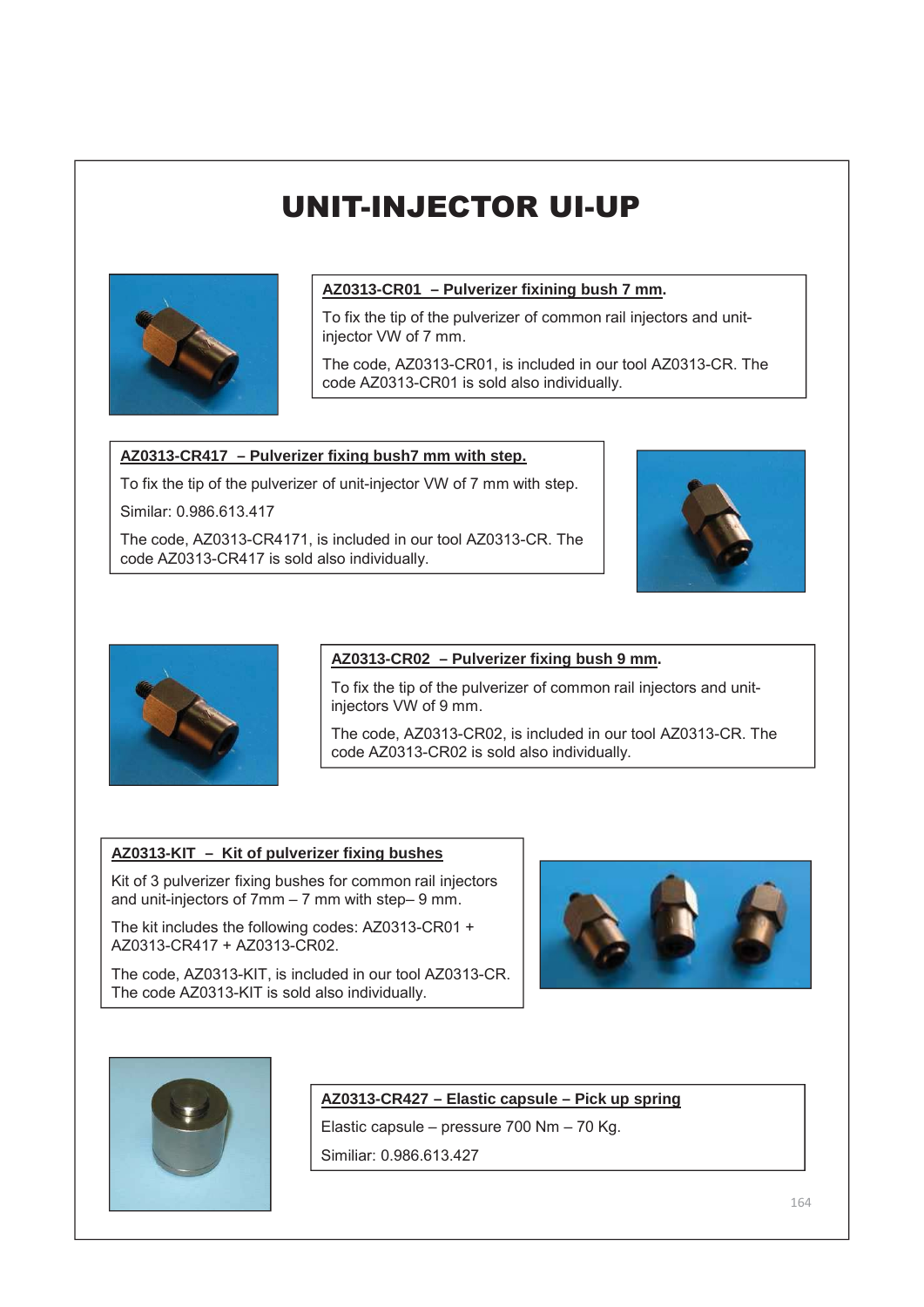### **Test adaptors**













**BR0004-03**

EUI/PDE Scania – Volvo 420 – Iveco Cursor type 430 Filetto/Thread: 31 x 1 mm

**BR0004-04** EUI/PDE Iveco Cursor type 350 - Volvo Filetto/Thread: 28 x 1 mm

**BR0004-05** EUI/PDE Volvo FH12 – Volvo 420 – Volvo 460 Filetto/Thread: 28 x 1 mm Foro trasversale / Transversal hole

**BR0004-08** EUI/PDE Volvo 460 Euro 2 - Scania Filetto/Thread: 31 x 1 mm

**BR0004-09** EUI/PDE Caterpillar – John Deere Filetto/Thread: 28 x 1 mm

**BR0004-10** EUI/PDE Volkswagen – 2°Serie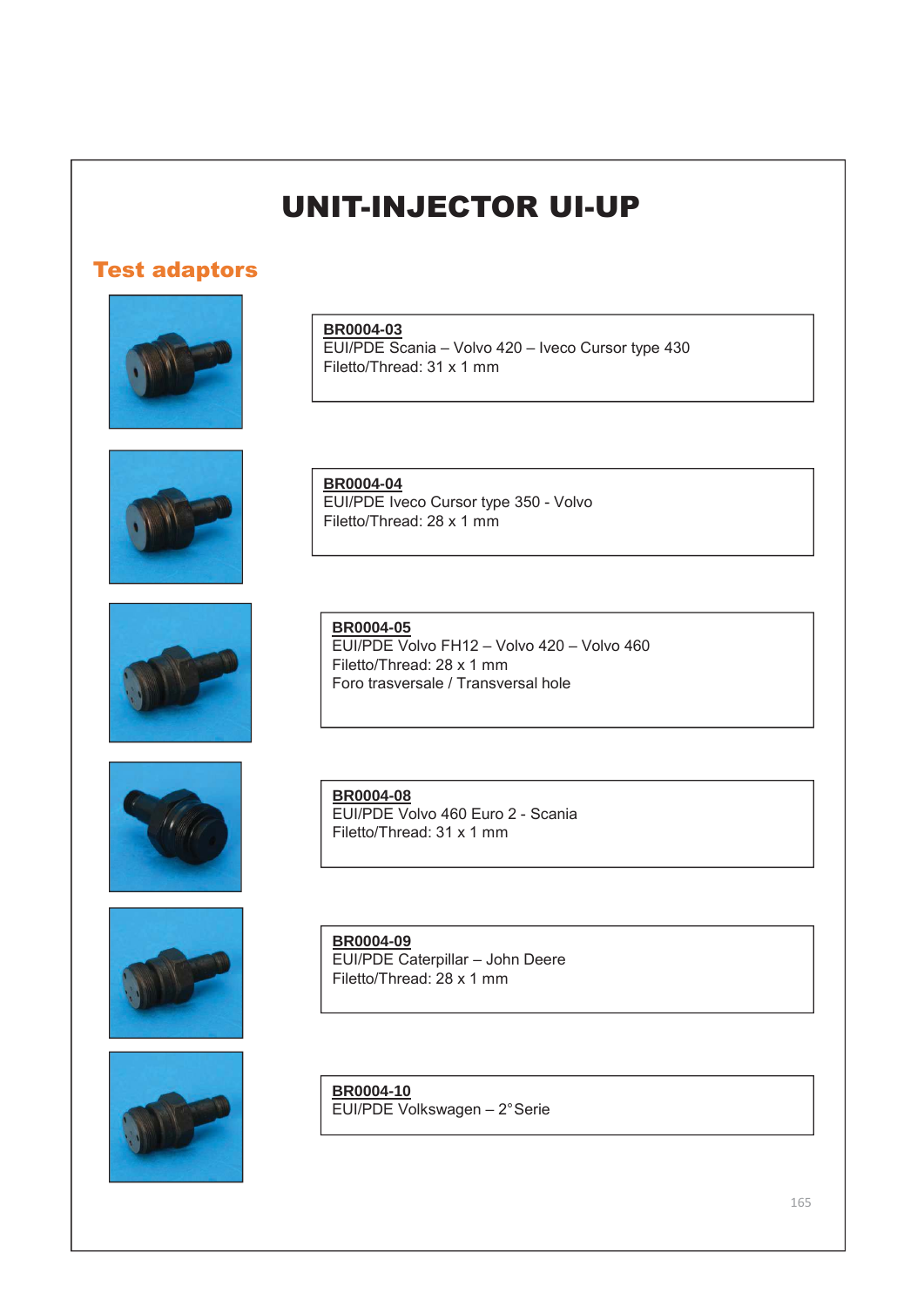

**BR0004-11** EUI/PDE Volkswagen



**BR0004-12** EUI/PDE Land Rover Filetto/Thread: 24 x 1 mm

Filetto/Thread: 32 x 1.5 mm

**BR0004-13** EUI/PDE Detroit





**BR0004-14** EUI/PDE Cummins L10-M11 Filetto/Thread: 30 x 1.5 mm Foro trasversale / Transversal hole





**BR0004-15** EUI/PDE Cummins N14 Filetto/Thread: 1" 1/8 – 18 UNEF (filetto tipo americano – American thread – UNEF)

**BR0004-16** EUI/PDE Volvo 520 CV Filetto/Thread: 34 x 1 mm Foro trasversale / Transversal hole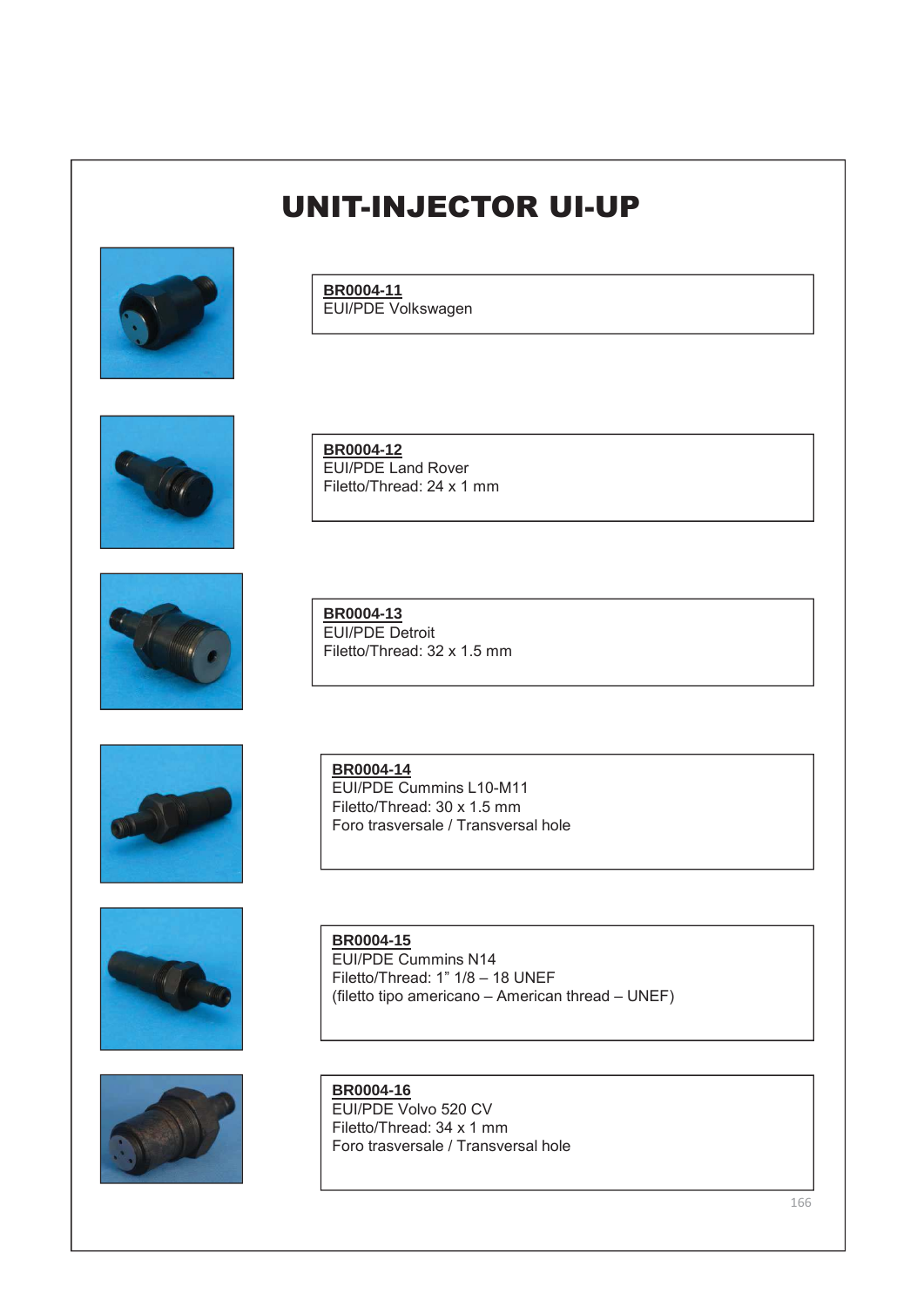

**BR0004-17** EUI/PDE Caterpillar 3500 Filetto/Thread: 27 x 1.5 mm





EUI/PDE Caterpillar marino – Cartepillar marine Filetto/Thread: 36 x 1.5 mm

**BR0004-19**

**BR0004-18**

Адаптер для проверки распылителей насос-форсунок EUI/PDE Nissan 440

EUI/PDE Nissan 440 Filetto/Thread: 31 x 1 mm Foro trasversale / Transversal hole



**BR0004-20**

Адаптер для проверки распылителей насос-форсунок EUI/PDE Iveco Stralis 500HP Euro5

EUI/PDE Iveco Stralis Filetto/Threat: 36 x 1 mm





**BR0004-21** Адаптер для проверки распылителей насосфорсунок EUI Volkswagen аналог 1 683 355 057

EUI Volkswagen Similar: 1.683.355.057

**BR0004-22**

Адаптер для проверки распылителей насосфорсунок EUI Volkswagen аналог 1 683 355 056

EUI Volkswagen Similar: 1.683.355.056

167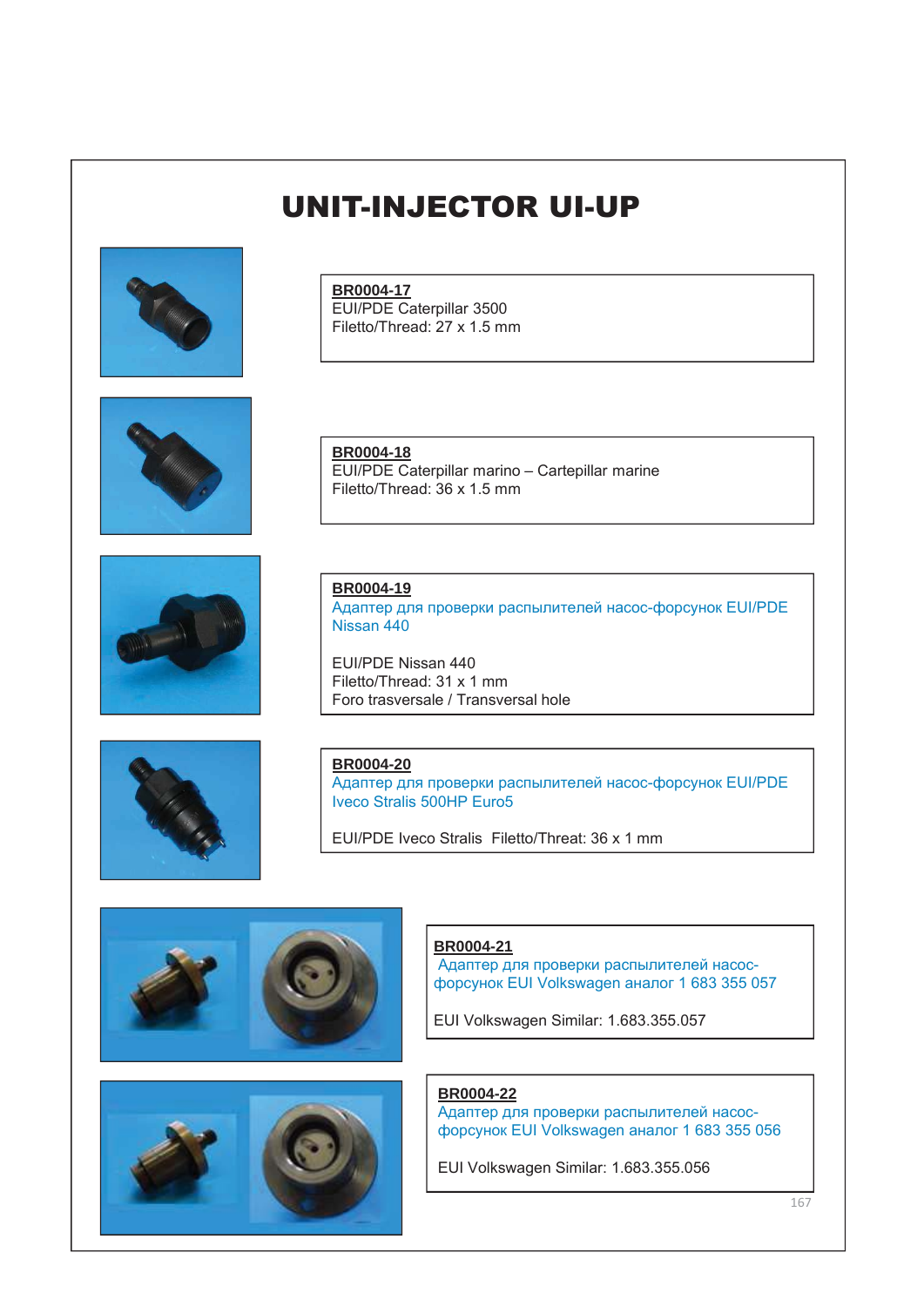

#### **BR0004-23**

Адаптер для проверки распылителей насосфорсунок EUI Audi аналог BOSCH 1 681 398 033

EUI Volkswagen Similar: 1.681.398.033 Filetto/Thread: 25 x 0.75 mm



**AZ0313-BR** Kit of 3 adaptors EUI Volkswagen Kit composed of:

BR0004-21 - 1.683.355.057 BR0004-22 - 1.683.355.056 BR0004-23 - 1.681.398.033



#### **BR0004-24**

Адаптер для проверки распылителей насосфорсунок EUI Siemens Piezo устанавливаемые на Volkswagen

EUI Volkswagen – Siemens Filetto/Thread: 24 x 1 mm



**BR0004-25**

Адаптер для проверки распылителей насос-форсунок EUI/PDE **Cummins** 

EUI/PDE Cummins Filetto tipo Americano – America Thread To be used with our wrench AC0517-00



#### **BR0004-26**

Адаптер для проверки распылителей насосфорсунок EUI/PDE VOLVO 4 PIN (DELPHI)

EUI/PDE Volvo (4 pin) Filetto/Thread: 34 x 1 mm To be used with AC0550-00